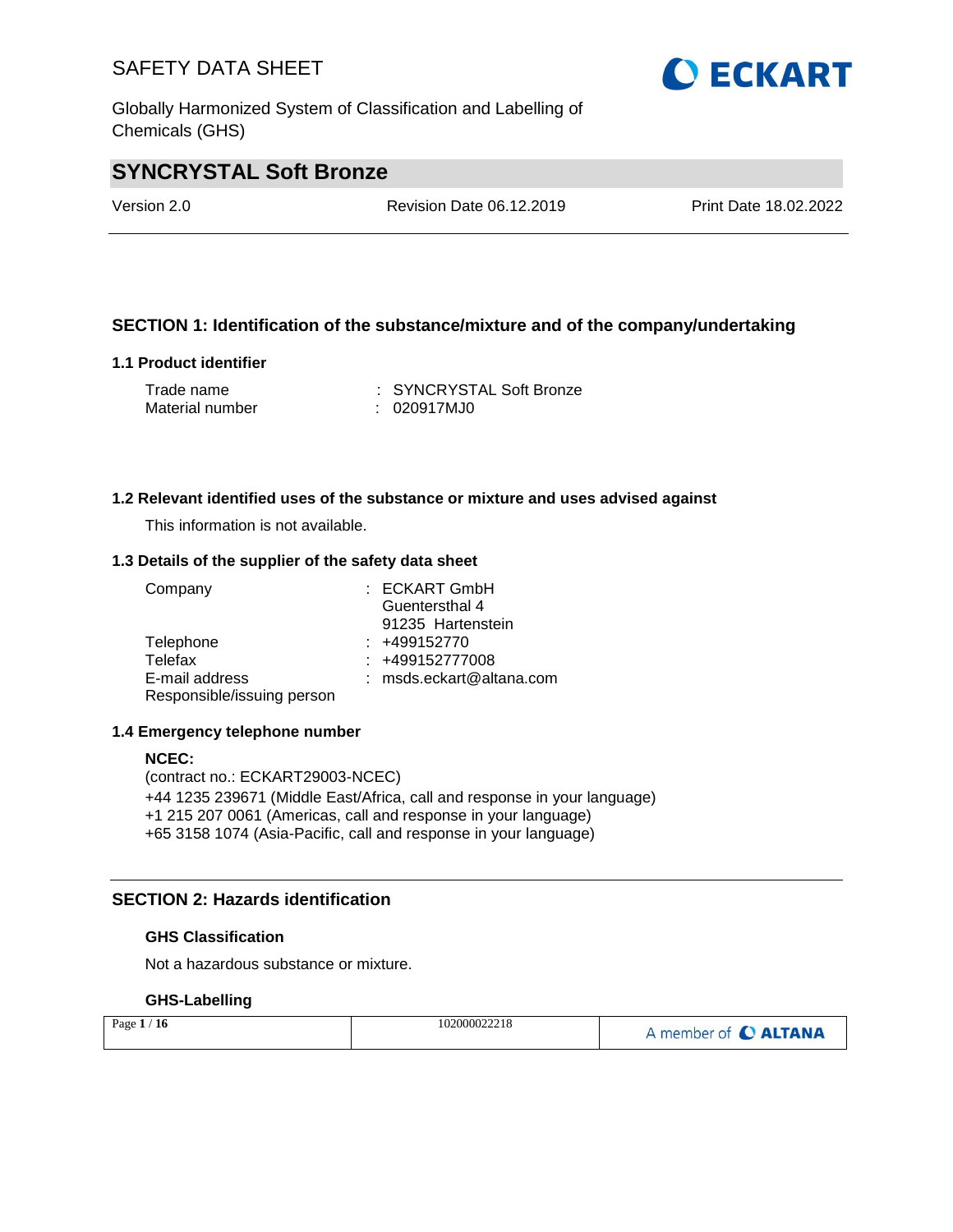Globally Harmonized System of Classification and Labelling of Chemicals (GHS)



# **SYNCRYSTAL Soft Bronze**

Version 2.0 Revision Date 06.12.2019 Print Date 18.02.2022

Not a hazardous substance or mixture according to the Globally Harmonised System (GHS).

**Hazardous components which must be listed on the label**

### **SECTION 3: Composition/information on ingredients**

Substance name : SYNCRYSTAL Soft Eisenoxid

Substance No. **:** :

No hazardous ingredientsFor the full text of the H-Statements mentioned in this Section, see Section 16.

## **SECTION 4: First aid measures**

#### **4.1 Description of first aid measures**

| General advice          | : No hazards which require special first aid measures.                                                                                                                          |
|-------------------------|---------------------------------------------------------------------------------------------------------------------------------------------------------------------------------|
| If inhaled              | : If unconscious, place in recovery position and seek medical<br>advice.<br>If symptoms persist, call a physician.                                                              |
| In case of skin contact | : Wash off with soap and water.                                                                                                                                                 |
| In case of eye contact  | : Remove contact lenses.<br>If eye irritation persists, consult a specialist.                                                                                                   |
| If swallowed            | : Keep respiratory tract clear.<br>Do not give milk or alcoholic beverages.<br>Never give anything by mouth to an unconscious person.<br>If symptoms persist, call a physician. |

#### **4.2 Most important symptoms and effects, both acute and delayed**

| Page $2/16$ | 102000022218 | A member of C ALTANA |
|-------------|--------------|----------------------|
|-------------|--------------|----------------------|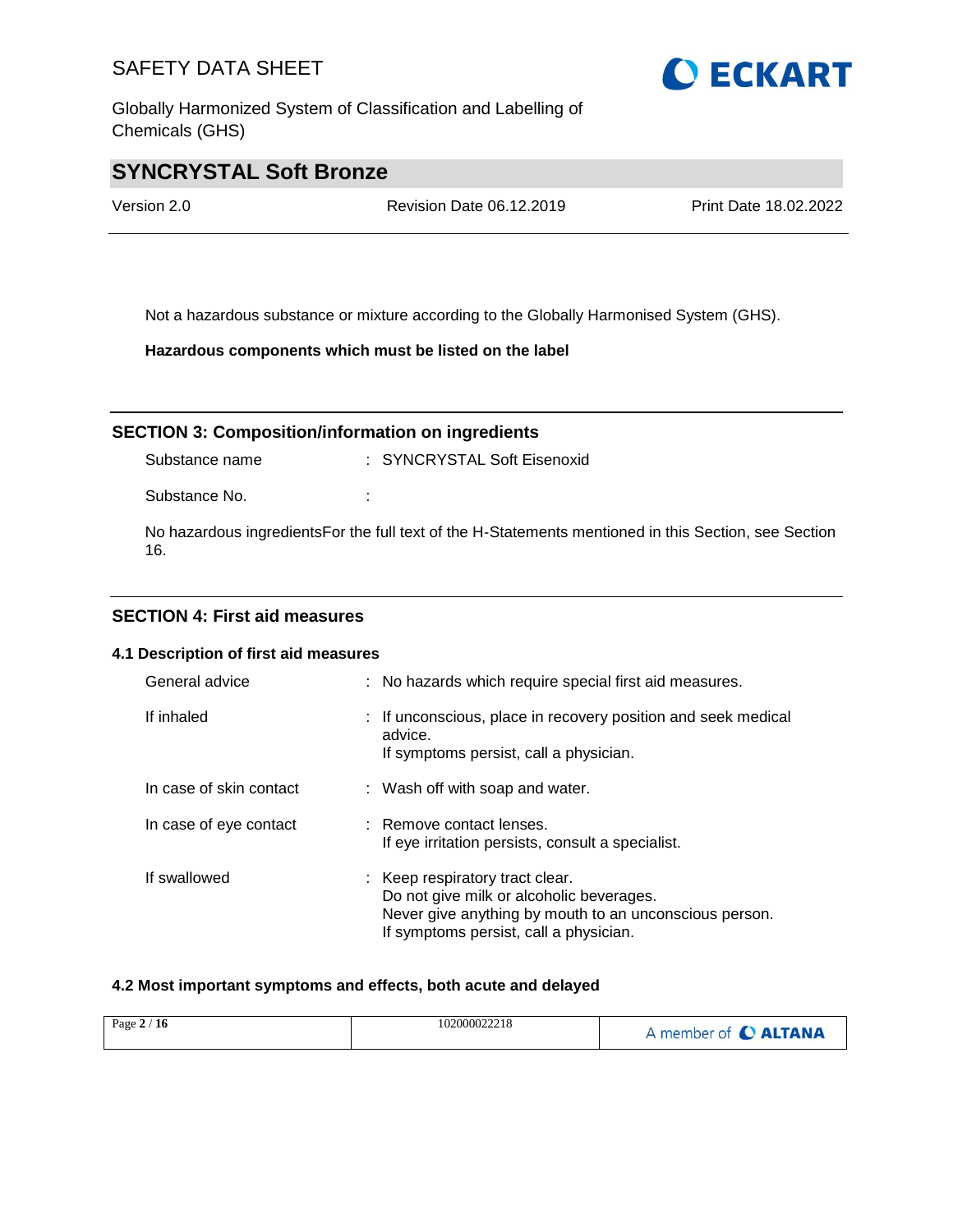Globally Harmonized System of Classification and Labelling of Chemicals (GHS)

# **O ECKART**

# **SYNCRYSTAL Soft Bronze**

Version 2.0 Revision Date 06.12.2019 Print Date 18.02.2022

This information is not available.

### **4.3 Indication of any immediate medical attention and special treatment needed**

This information is not available.

### **SECTION 5: Firefighting measures**

#### **5.1 Extinguishing media**

This information is not available.

#### **5.2 Special hazards arising from the substance or mixture**

This information is not available.

#### **5.3 Advice for firefighters**

| Special protective equipment<br>for firefighters | Wear self-contained breathing apparatus for firefighting if<br>necessary.                                                                              |
|--------------------------------------------------|--------------------------------------------------------------------------------------------------------------------------------------------------------|
| Further information                              | : Standard procedure for chemical fires. Use extinguishing<br>measures that are appropriate to local circumstances and the<br>surrounding environment. |

### **SECTION 6: Accidental release measures**

### **6.1 Personal precautions, protective equipment and emergency procedures**

Personal precautions : Avoid dust formation.

#### **6.2 Environmental precautions**

This information is not available.

#### **6.3 Methods and materials for containment and cleaning up**

| Methods for cleaning up | : Pick up and arrange disposal without creating dust. |
|-------------------------|-------------------------------------------------------|
|                         | Sweep up and shovel.                                  |
|                         | Keep in suitable, closed containers for disposal.     |

| Page $3/16$ | 102000022218 | A member of C ALTANA |
|-------------|--------------|----------------------|
|-------------|--------------|----------------------|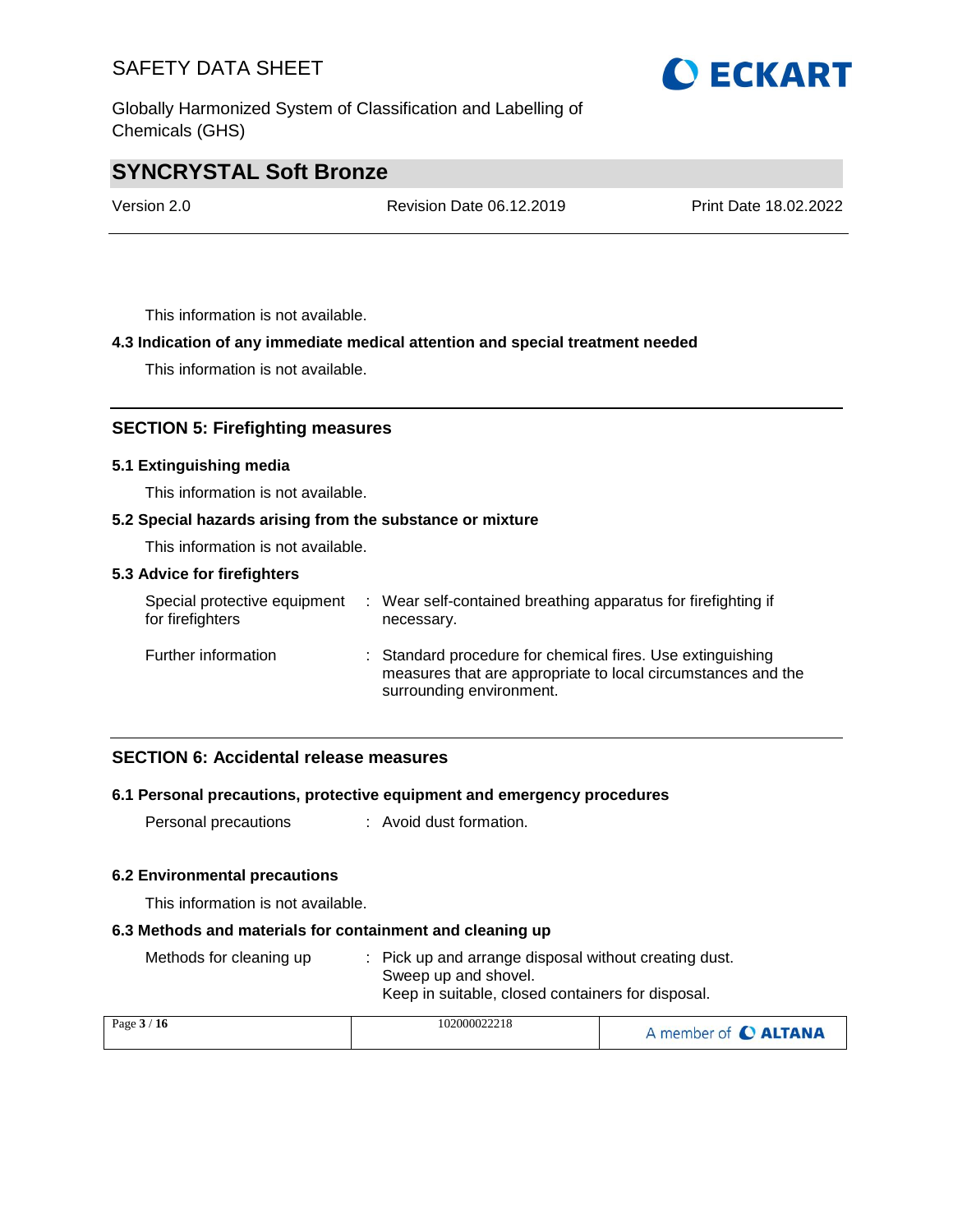Globally Harmonized System of Classification and Labelling of Chemicals (GHS)



# **SYNCRYSTAL Soft Bronze**

Version 2.0 Revision Date 06.12.2019 Print Date 18.02.2022

### **6.4 Reference to other sections**

This information is not available.

# **SECTION 7: Handling and storage**

### **7.1 Precautions for safe handling**

| Advice on safe handling                            | : For personal protection see section 8. Smoking, eating and<br>drinking should be prohibited in the application area. |
|----------------------------------------------------|------------------------------------------------------------------------------------------------------------------------|
| Advice on protection against<br>fire and explosion | : Normal measures for preventive fire protection.                                                                      |
| Hygiene measures                                   | : General industrial hygiene practice.                                                                                 |

#### **7.2 Conditions for safe storage, including any incompatibilities**

| Requirements for storage<br>areas and containers | : Electrical installations / working materials must comply with<br>the technological safety standards. |  |
|--------------------------------------------------|--------------------------------------------------------------------------------------------------------|--|
| Advice on common storage                         | : No materials to be especially mentioned.                                                             |  |
| Other data                                       | : Keep in a dry place. No decomposition if stored and applied<br>as directed.                          |  |

### **7.3 Specific end use(s)**

This information is not available.

# **SECTION 8: Exposure controls/personal protection**

#### **8.1 Control parameters**

**Germany:**

| Page $4/16$ | 102000022218 | A member of C ALTANA |
|-------------|--------------|----------------------|
|-------------|--------------|----------------------|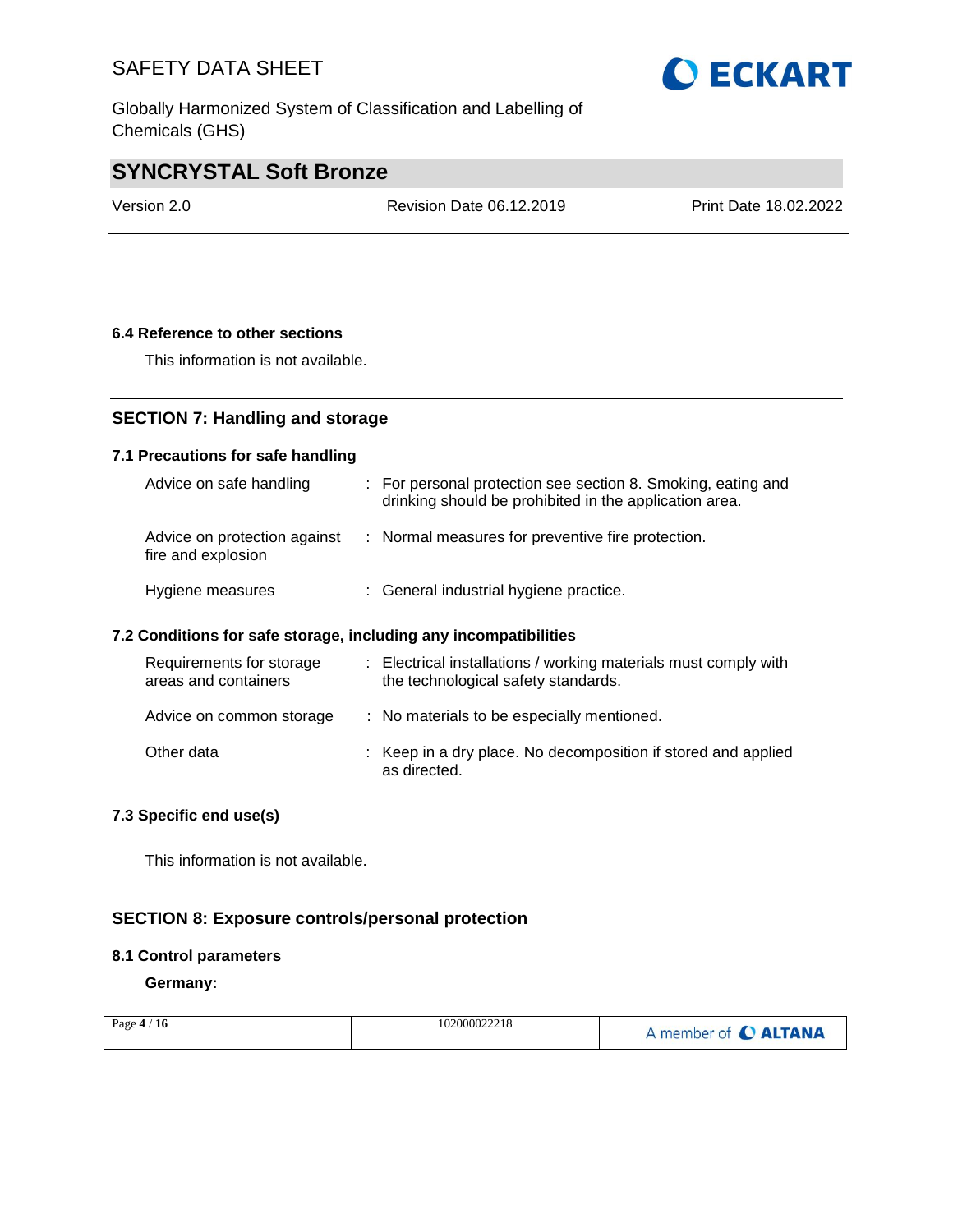

Globally Harmonized System of Classification and Labelling of Chemicals (GHS)

# **SYNCRYSTAL Soft Bronze**

Version 2.0 Revision Date 06.12.2019 Print Date 18.02.2022

| Components                                     | CAS-No.                                    | Value type<br>(Form of<br>exposure)                                                                                                                 | Control<br>parameters                                                                                                                                                                                                                                  | Update     | Basis       |
|------------------------------------------------|--------------------------------------------|-----------------------------------------------------------------------------------------------------------------------------------------------------|--------------------------------------------------------------------------------------------------------------------------------------------------------------------------------------------------------------------------------------------------------|------------|-------------|
| diiron trioxide                                | 1309-37-1                                  | AGW (Inhalable<br>fraction)                                                                                                                         | 10 mg/m3                                                                                                                                                                                                                                               | 2014-04-02 | DE TRGS 900 |
| Peak-limit: excursion<br>factor (category)     |                                            | 2; (II)                                                                                                                                             |                                                                                                                                                                                                                                                        |            |             |
| Further information                            |                                            | Commission for dangerous substancesSenate commission for the<br>review of compounds at the work place dangerous for the health<br>(MAK-commission). |                                                                                                                                                                                                                                                        |            |             |
| diiron trioxide                                | 1309-37-1                                  | <b>AGW</b> (Alveolate<br>fraction)                                                                                                                  | $1,25$ mg/m3                                                                                                                                                                                                                                           | 2014-04-02 | DE TRGS 900 |
| Peak-limit: excursion<br>factor (category)     |                                            | 2; (II)                                                                                                                                             |                                                                                                                                                                                                                                                        |            |             |
| Further information                            |                                            | (MAK-commission).                                                                                                                                   | Commission for dangerous substances Senate commission for the<br>review of compounds at the work place dangerous for the health                                                                                                                        |            |             |
| diiron trioxide                                | 1309-37-1                                  | <b>AGW</b> (Alveolate<br>fraction)                                                                                                                  | $2,6$ mg/m $3$                                                                                                                                                                                                                                         | 2009-02-16 | DE TRGS 900 |
|                                                | Peak-limit: excursion<br>factor (category) |                                                                                                                                                     |                                                                                                                                                                                                                                                        |            |             |
| Further information                            |                                            | Commission for dangerous substances                                                                                                                 |                                                                                                                                                                                                                                                        |            |             |
| Fluorphlogop<br>ite<br>(Mg3K[AlF2<br>O(SiO3)3] | 12003-38-<br>$\overline{2}$                | <b>AGW</b> (Inhalable<br>fraction)                                                                                                                  | 1 mg/m3                                                                                                                                                                                                                                                | 2009-07-02 | DE TRGS 900 |
| Peak-limit: excursion<br>factor (category)     |                                            | 4(11)                                                                                                                                               |                                                                                                                                                                                                                                                        |            |             |
|                                                | Further information                        |                                                                                                                                                     | Senate commission for the review of compounds at the work<br>place dangerous for the health (MAK-commission). Skin<br>absorptionWhen there is compliance with the OEL and biological<br>tolerance values, there is no risk of harming the unborn child |            |             |
| Fluorphlogop<br>ite<br>(Mg3K[AlF2<br>O(SiO3)3] | 12003-38-<br>$\overline{2}$                | AGW (Inhalable<br>fraction)                                                                                                                         | 1 $mg/m3$                                                                                                                                                                                                                                              | 2009-07-02 | DE TRGS 900 |
| Peak-limit: excursion                          |                                            | 4(11)                                                                                                                                               |                                                                                                                                                                                                                                                        |            |             |
| Page 5 / 16                                    |                                            |                                                                                                                                                     | 102000022218<br>A member of C ALTANA                                                                                                                                                                                                                   |            |             |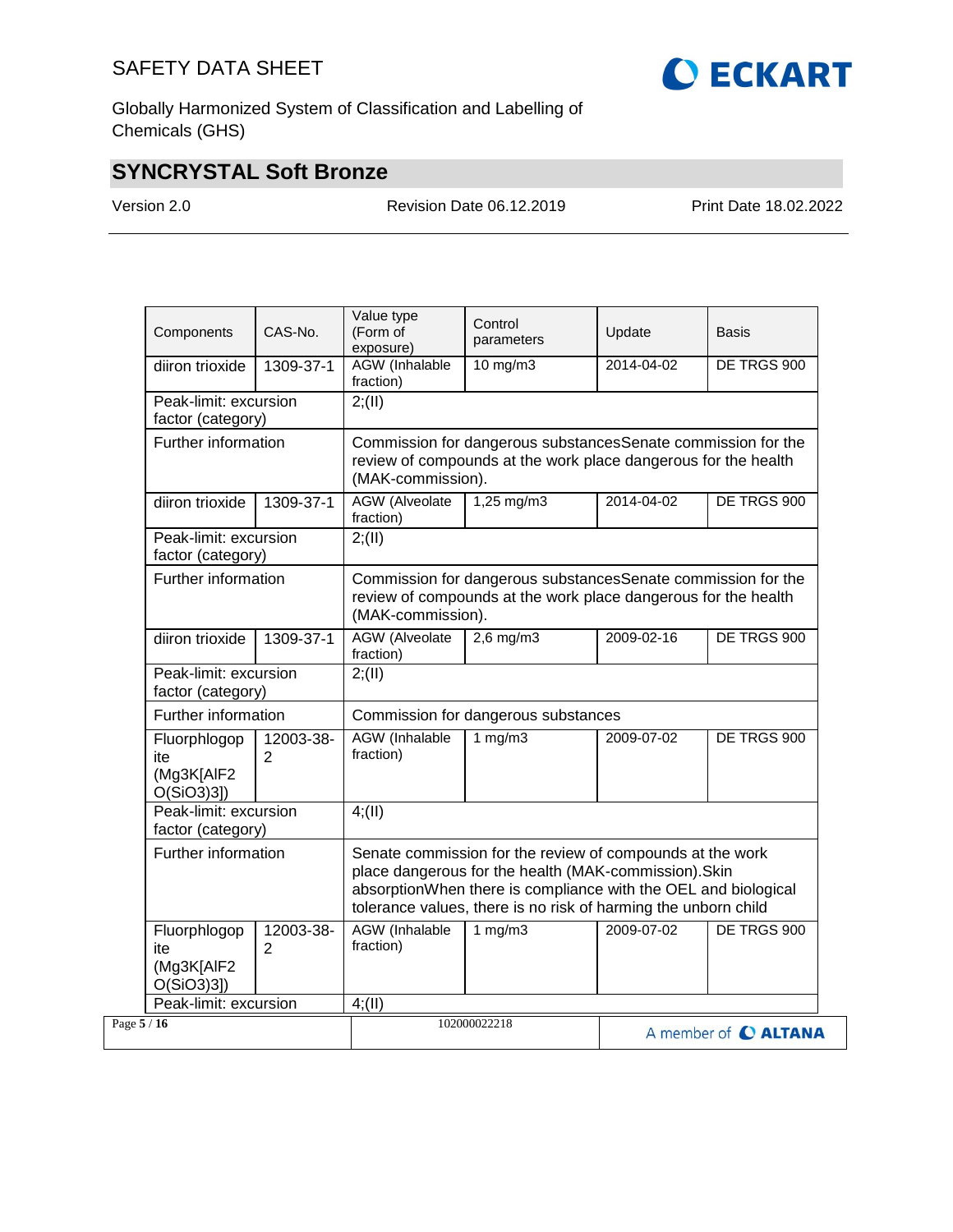**O ECKART** 

Globally Harmonized System of Classification and Labelling of Chemicals (GHS)

# **SYNCRYSTAL Soft Bronze**

| Version 2.0 |
|-------------|
|-------------|

Revision Date 06.12.2019 Print Date 18.02.2022

| factor (category)                                 |           |                                                                                                                                                                                                                                                        |  |  |  |
|---------------------------------------------------|-----------|--------------------------------------------------------------------------------------------------------------------------------------------------------------------------------------------------------------------------------------------------------|--|--|--|
| Further information                               |           | Senate commission for the review of compounds at the work<br>place dangerous for the health (MAK-commission). Skin<br>absorptionWhen there is compliance with the OEL and biological<br>tolerance values, there is no risk of harming the unborn child |  |  |  |
| Fluorphlogop<br>ite<br>(Mg3K[AlF2<br>$O(SiO3)3$ ] | 12003-38- | <b>TWA</b><br>2000/39/EC<br>2000-06-16<br>$2,5 \text{ mg/m}$                                                                                                                                                                                           |  |  |  |
| Further information                               |           | Indicative                                                                                                                                                                                                                                             |  |  |  |

### **United States of America (USA):**

| Components      | CAS-No.   | Value type<br>(Form of<br>exposure)    | Control<br>parameters                  | Update     | Basis |
|-----------------|-----------|----------------------------------------|----------------------------------------|------------|-------|
| diiron trioxide | 1309-37-1 | TWA (total dust)                       | 50 Million particles<br>per cubic foot | 2012-07-01 |       |
| diiron trioxide | 1309-37-1 | TWA (total dust)                       | $15 \text{ mg/m}$                      | 2012-07-01 |       |
| diiron trioxide | 1309-37-1 | TWA (respirable<br>fraction)           | $5 \text{ mg/m}$ 3                     | 2012-07-01 |       |
| diiron trioxide | 1309-37-1 | TWA (respirable<br>fraction)           | 15 Million particles<br>per cubic foot | 2012-07-01 |       |
| diiron trioxide | 1309-37-1 | PEL (Total dust)                       | 10 mg/m $3$                            | 2014-11-26 |       |
| diiron trioxide | 1309-37-1 | PEL (respirable<br>dust fraction)      | $5 \text{ mg/m}$ 3                     | 2014-11-26 |       |
| diiron trioxide | 1309-37-1 | <b>TWA</b><br>(Respirable<br>fraction) | $5$ mg/m $3$                           | 2007-01-01 |       |
| diiron trioxide | 1309-37-1 | TWA (Fumes)                            | 10 mg/m3                               | 2011-07-01 |       |
| diiron trioxide | 1309-37-1 | TWA (total dust)                       | $15 \text{ mg/m}$                      | 2011-07-01 |       |
| diiron trioxide | 1309-37-1 | TWA (respirable<br>fraction)           | $5$ mg/m $3$                           | 2011-07-01 |       |
| diiron trioxide | 1309-37-1 | TWA (dust and<br>fume)                 | $5 \text{ mg/m}$                       | 2013-10-08 |       |

| Page $6/$<br><b>16</b> | 102000022218 | A member of <b>C ALTANA</b> |
|------------------------|--------------|-----------------------------|
|------------------------|--------------|-----------------------------|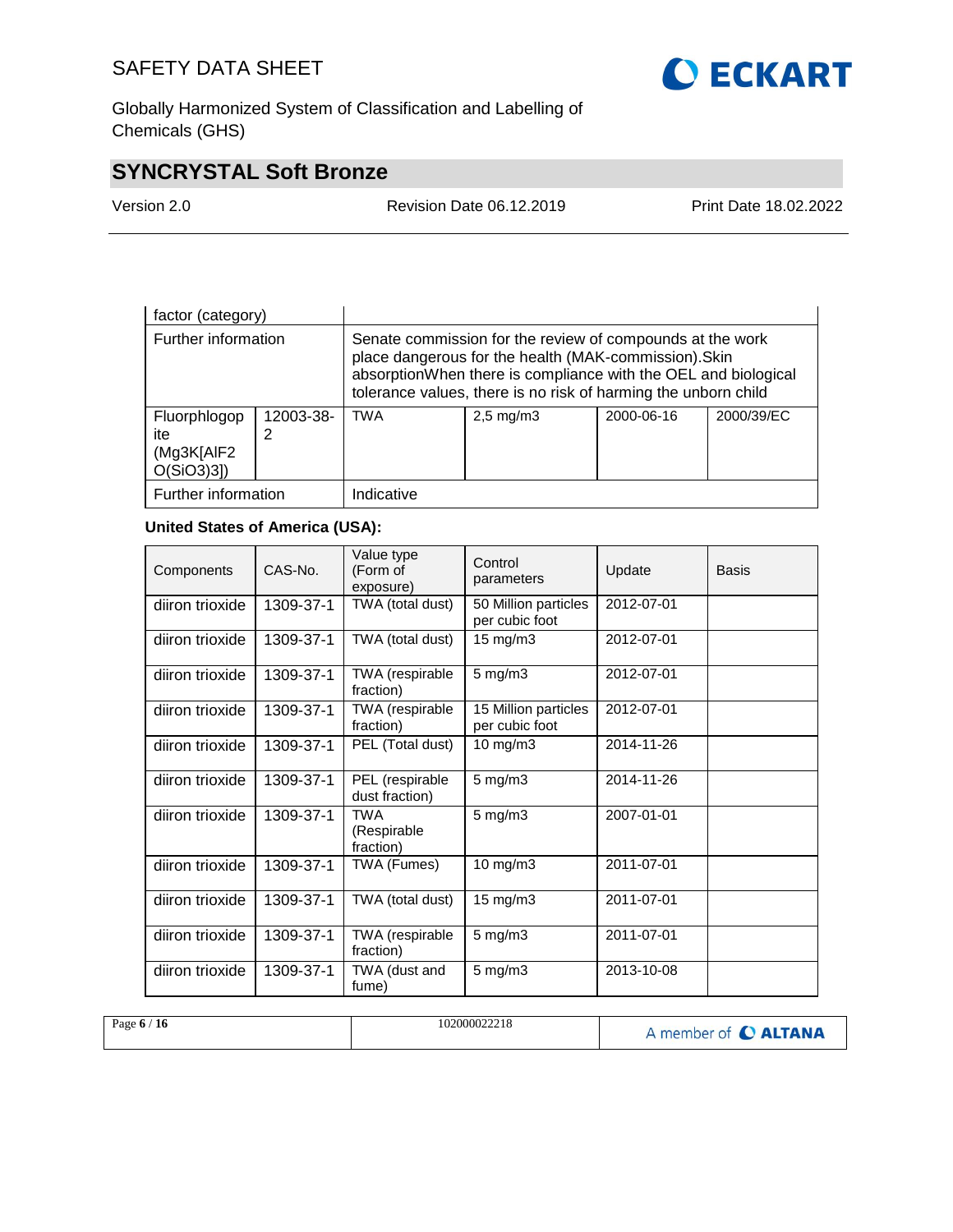

# **SYNCRYSTAL Soft Bronze**

Version 2.0 Revision Date 06.12.2019 Print Date 18.02.2022

| diiron trioxide<br>1309-37-1                                                      | TWA (Fumes)                            | 10 mg/m3                                 | 1989-01-19 |                      |
|-----------------------------------------------------------------------------------|----------------------------------------|------------------------------------------|------------|----------------------|
| diiron trioxide<br>1309-37-1                                                      | PEL (Total dust)                       | $10$ mg/m $3$                            | 2014-11-26 |                      |
| diiron trioxide<br>1309-37-1                                                      | PEL (respirable<br>dust fraction)      | $5 \text{ mg/m}$                         | 2014-11-26 |                      |
| diiron trioxide<br>1309-37-1                                                      | PEL (Fumes)                            | $5$ mg/m $3$                             | 2014-11-26 |                      |
| Fluorphlogop<br>12003-38-<br>ite<br>$\overline{2}$<br>(Mg3K[AIF2<br>$O(SiO3)3$ ]  | <b>TWA</b>                             | $2,5$ mg/m $3$                           | 2007-01-01 |                      |
| Fluorphlogop<br>12003-38-<br>$\overline{2}$<br>ite<br>(Mg3K[AIF2<br>O(SiO3)3]     | <b>TWA</b>                             | $2,5$ mg/m $3$                           | 2007-01-01 |                      |
| Fluorphlogop<br>12003-38-<br>2<br>ite<br>(Mg3K[AIF2<br>O(SiO3)3]                  | <b>TWA</b>                             | $2,5$ mg/m $3$                           | 2010-03-01 |                      |
| 12003-38-<br>Fluorphlogop<br>ite<br>2<br>(Mg3K[AIF2<br>$O(SiO3)3$ ])              | <b>TWA</b>                             | $2,5$ mg/m $3$                           | 2010-03-01 |                      |
| 12003-38-<br>Fluorphlogop<br>ite<br>$\overline{2}$<br>(Mg3K[AlF2<br>$O(SiO3)3$ ]) | <b>TWA</b><br>(Respirable<br>fraction) | 1 $mg/m3$                                | 2013-03-01 |                      |
| Fluorphlogop<br>12003-38-<br>$\overline{2}$<br>ite<br>(Mg3K[AlF2<br>O(SiO3)3]     | <b>TWA</b>                             | $2,5 \overline{\mathrm{mg}}/\mathrm{m}3$ | 1989-01-19 |                      |
| Fluorphlogop<br>12003-38-<br>$\overline{2}$<br>ite<br>(Mg3K[AIF2<br>$O(SiO3)3$ ]  | <b>TWA</b>                             | $2,5 \overline{\mathrm{mg}}/\mathrm{m}3$ | 1989-01-19 |                      |
| Fluorphlogop<br>12003-38-<br>$\overline{2}$<br>ite<br>(Mg3K[AIF2                  | PEL                                    | $2,5$ mg/m $3$                           | 2014-11-26 |                      |
| Page $7/16$                                                                       |                                        | 102000022218                             |            | A member of C ALTANA |

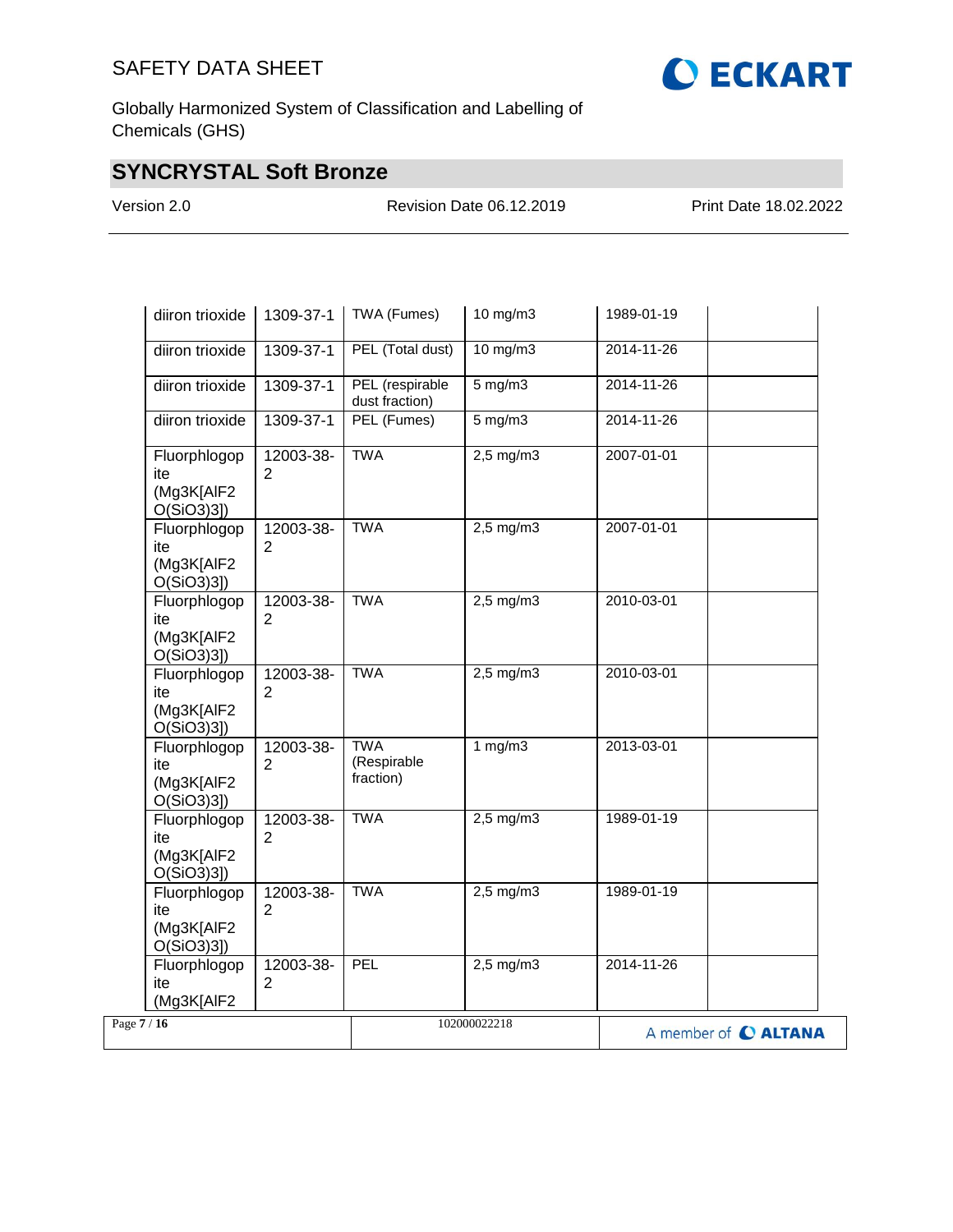

# **SYNCRYSTAL Soft Bronze**

Version 2.0 Revision Date 06.12.2019 Print Date 18.02.2022

| $\big $ O(SiO3)31) |
|--------------------|
|--------------------|

### **United States of America (USA):**

| Components                        | CAS-No.                     | Value type<br>(Form of<br>exposure)    | Control<br>parameters                  | Update           | Basis                |
|-----------------------------------|-----------------------------|----------------------------------------|----------------------------------------|------------------|----------------------|
| diiron trioxide                   | 1309-37-1                   | TWA (total dust)                       | 50 Million particles<br>per cubic foot | 2012-07-01       |                      |
| diiron trioxide                   | 1309-37-1                   | TWA (total dust)                       | $15 \text{ mg/m}$                      | 2012-07-01       |                      |
| diiron trioxide                   | 1309-37-1                   | <b>TWA</b> (respirable<br>fraction)    | $5 \text{ mg/m}$                       | 2012-07-01       |                      |
| diiron trioxide                   | 1309-37-1                   | <b>TWA</b> (respirable<br>fraction)    | 15 Million particles<br>per cubic foot | 2012-07-01       |                      |
| diiron trioxide                   | 1309-37-1                   | PEL (Total dust)                       | $10$ mg/m $3$                          | 2014-11-26       |                      |
| diiron trioxide                   | 1309-37-1                   | PEL (respirable<br>dust fraction)      | $5$ mg/m $3$                           | 2014-11-26       |                      |
| diiron trioxide                   | 1309-37-1                   | <b>TWA</b><br>(Respirable<br>fraction) | $5$ mg/m $3$                           | 2007-01-01       |                      |
| diiron trioxide                   | 1309-37-1                   | <b>TWA (Fumes)</b>                     | $10 \text{ mg/m}$                      | 2011-07-01       |                      |
| diiron trioxide                   | 1309-37-1                   | TWA (total dust)                       | $15 \text{ mg/m}$                      | 2011-07-01       |                      |
| diiron trioxide                   | 1309-37-1                   | TWA (respirable<br>fraction)           | $5$ mg/m $3$                           | 2011-07-01       |                      |
| diiron trioxide                   | 1309-37-1                   | TWA (dust and<br>fume)                 | $5$ mg/m $3$                           | 2013-10-08       |                      |
| diiron trioxide                   | 1309-37-1                   | <b>TWA (Fumes)</b>                     | $10$ mg/m $3$                          | 1989-01-19       |                      |
| diiron trioxide                   | 1309-37-1                   | PEL (Total dust)                       | 10 mg/m3                               | 2014-11-26       |                      |
| diiron trioxide                   | 1309-37-1                   | PEL (respirable<br>dust fraction)      | $5$ mg/m $3$                           | $2014 - 11 - 26$ |                      |
| diiron trioxide                   | 1309-37-1                   | PEL (Fumes)                            | $5$ mg/m $3$                           | 2014-11-26       |                      |
| Fluorphlogop<br>ite<br>(Mg3K[AlF2 | 12003-38-<br>$\overline{2}$ | <b>TWA</b>                             | $2,5$ mg/m $3$                         | 2007-01-01       |                      |
| Page 8 / 16                       |                             |                                        | 102000022218                           |                  | A member of C ALTANA |

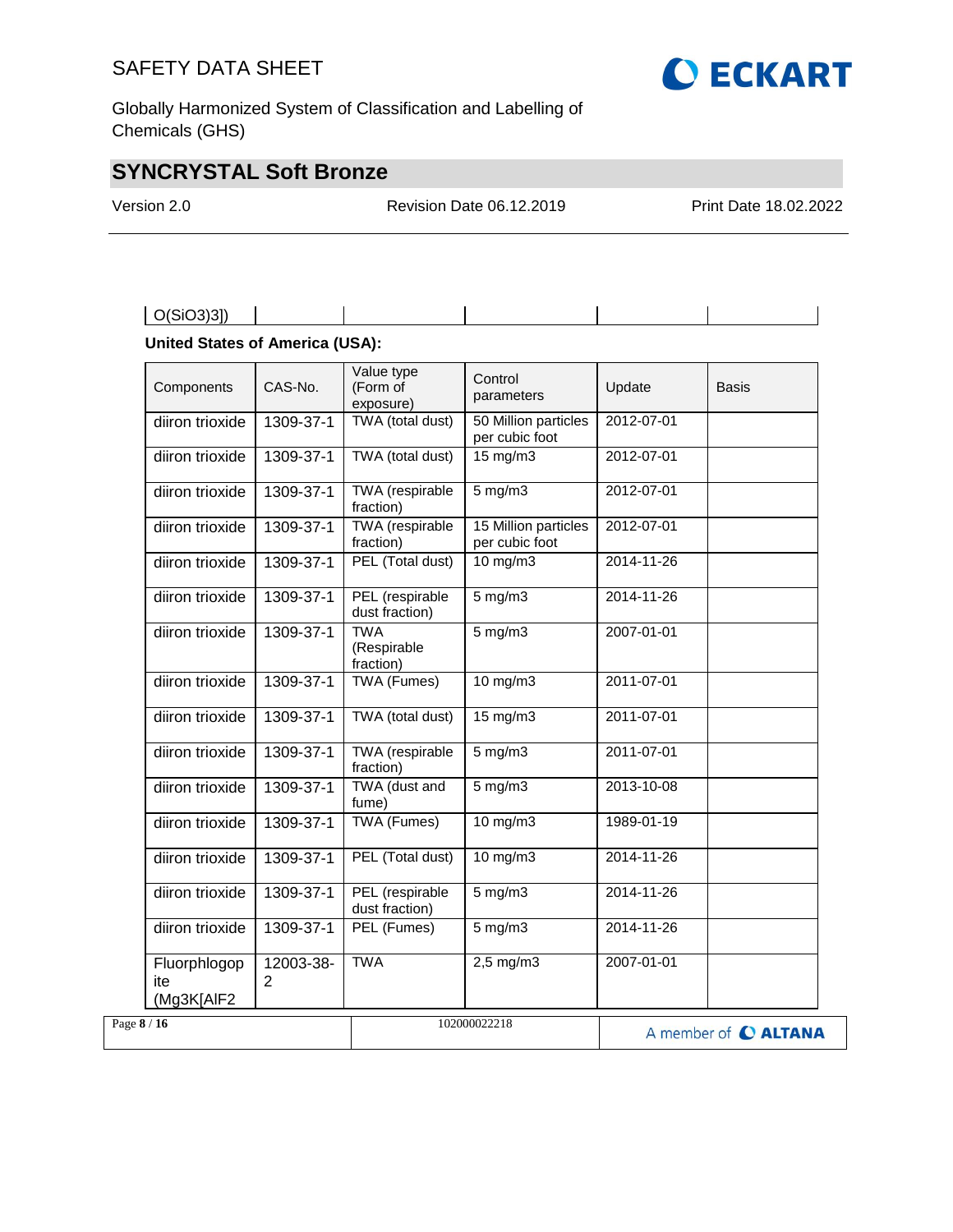

Globally Harmonized System of Classification and Labelling of Chemicals (GHS)

# **SYNCRYSTAL Soft Bronze**

Version 2.0 Revision Date 06.12.2019 Print Date 18.02.2022

| $O(SiO3)3$ ]                                      |                             |                                        |                |            |
|---------------------------------------------------|-----------------------------|----------------------------------------|----------------|------------|
| Fluorphlogop<br>ite<br>(Mg3K[AlF2<br>$O(SiO3)3$ ] | 12003-38-<br>2              | <b>TWA</b>                             | 2,5 mg/m3      | 2007-01-01 |
| Fluorphlogop<br>ite<br>(Mg3K[AlF2<br>$O(SiO3)3$ ] | 12003-38-<br>2              | <b>TWA</b>                             | 2,5 mg/m3      | 2010-03-01 |
| Fluorphlogop<br>ite<br>(Mg3K[AIF2<br>$O(SiO3)3$ ] | 12003-38-<br>$\overline{2}$ | <b>TWA</b>                             | $2,5$ mg/m $3$ | 2010-03-01 |
| Fluorphlogop<br>ite<br>(Mg3K[AlF2<br>$O(SiO3)3$ ] | 12003-38-<br>2              | <b>TWA</b><br>(Respirable<br>fraction) | 1 $mg/m3$      | 2013-03-01 |
| Fluorphlogop<br>ite<br>(Mg3K[AlF2<br>$O(SiO3)3$ ] | 12003-38-<br>$\overline{2}$ | <b>TWA</b>                             | 2,5 mg/m3      | 1989-01-19 |
| Fluorphlogop<br>ite<br>(Mg3K[AlF2<br>$O(SiO3)3$ ] | 12003-38-<br>$\overline{2}$ | <b>TWA</b>                             | $2,5$ mg/m $3$ | 1989-01-19 |
| Fluorphlogop<br>ite<br>(Mg3K[AIF2<br>$O(SiO3)3$ ] | 12003-38-<br>2              | PEL                                    | $2,5$ mg/m $3$ | 2014-11-26 |

### **8.2 Exposure controls**

# **Personal protective equipment**

Eye protection : Safety glasses

| Page $9/16$ | 102000022218 | A member of C ALTANA |
|-------------|--------------|----------------------|
|             |              |                      |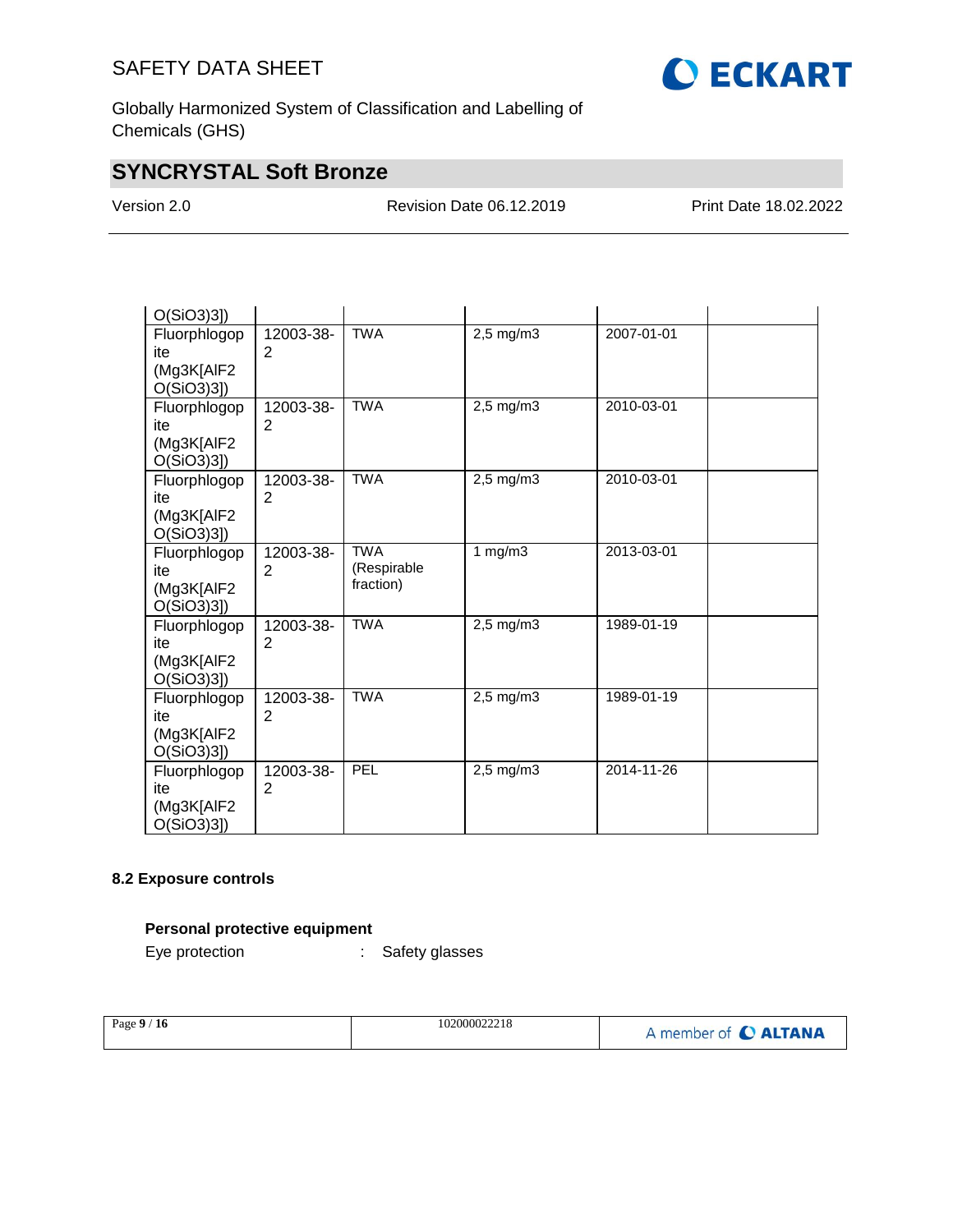Globally Harmonized System of Classification and Labelling of Chemicals (GHS)

# **O ECKART**

# **SYNCRYSTAL Soft Bronze**

Version 2.0 Revision Date 06.12.2019 Print Date 18.02.2022

# **SECTION 9: Physical and chemical properties**

### **9.1 Information on basic physical and chemical properties**

| Appearance                             | powder            |
|----------------------------------------|-------------------|
| Colour                                 | bronze            |
| Odour                                  | odourless         |
| рH                                     | No data available |
| Freezing point                         | No data available |
| Boiling point/boiling range            | No data available |
| Flash point                            | No data available |
| <b>Bulk density</b>                    | No data available |
| Flammability (solid, gas)              | Will not burn     |
| Auto-flammability                      | No data available |
| Upper explosion limit                  | No data available |
| Lower explosion limit                  | No data available |
| Vapour pressure                        | No data available |
| Density                                | No data available |
| Solubility(ies)                        |                   |
| Water solubility                       | insoluble         |
| Miscibility with water                 | immiscible        |
| Solubility in other solvents           | No data available |
| Partition coefficient: n-octanol/water | No data available |
| Ignition temperature                   | No data available |
| Thermal decomposition                  | No data available |

| Page $10/16$ | 102000022218 | A member of C ALTANA |
|--------------|--------------|----------------------|
|              |              |                      |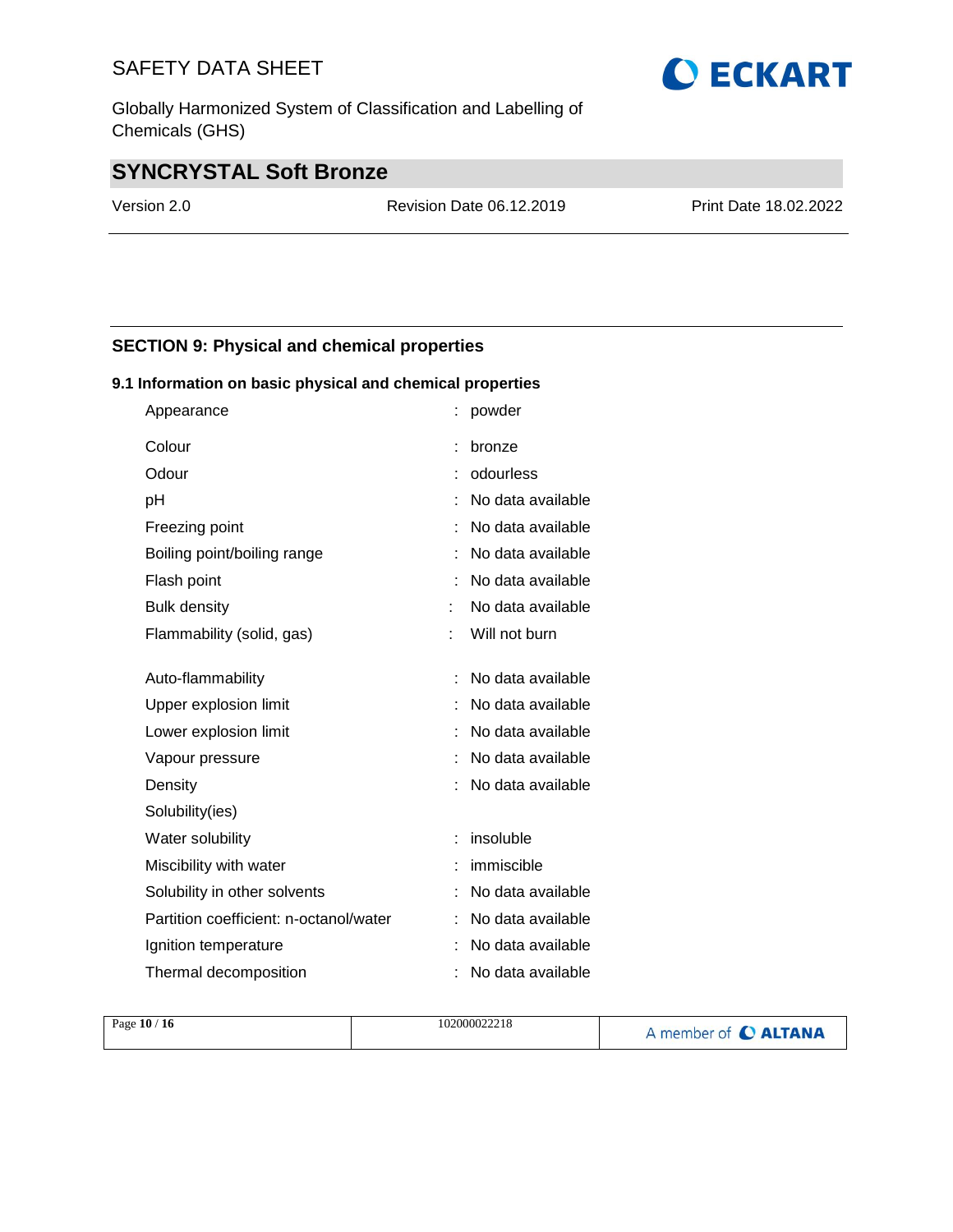Globally Harmonized System of Classification and Labelling of Chemicals (GHS)



# **SYNCRYSTAL Soft Bronze**

| Version 2.0 | <b>Revision Date 06.12.2019</b> | Print Date 18.02.2022 |
|-------------|---------------------------------|-----------------------|
|             |                                 |                       |

| Viscosity, dynamic   | : No data available   |
|----------------------|-----------------------|
| Viscosity, kinematic | $:$ No data available |
| Flow time            | : No data available   |

### **9.2 Other information**

No data available

# **SECTION 10: Stability and reactivity**

#### **10.1 Reactivity**

No decomposition if stored and applied as directed.

### **10.2 Chemical stability**

No decomposition if stored and applied as directed.

### **10.3 Possibility of hazardous reactions**

| Hazardous reactions     | : Stable under recommended storage conditions. |
|-------------------------|------------------------------------------------|
|                         | Dust may form explosive mixture in air.        |
| n 1 Conditions to avoid |                                                |

### **10.4 Conditions to avoid**

#### **10.5 Incompatible materials**

Materials to avoid : No data available

#### **10.6 Hazardous decomposition products**

| Hazardous decomposition | : No data available |
|-------------------------|---------------------|
| products                |                     |

| Other information | No data available |                      |
|-------------------|-------------------|----------------------|
| Page 11 / 16      | 102000022218      | A member of C ALTANA |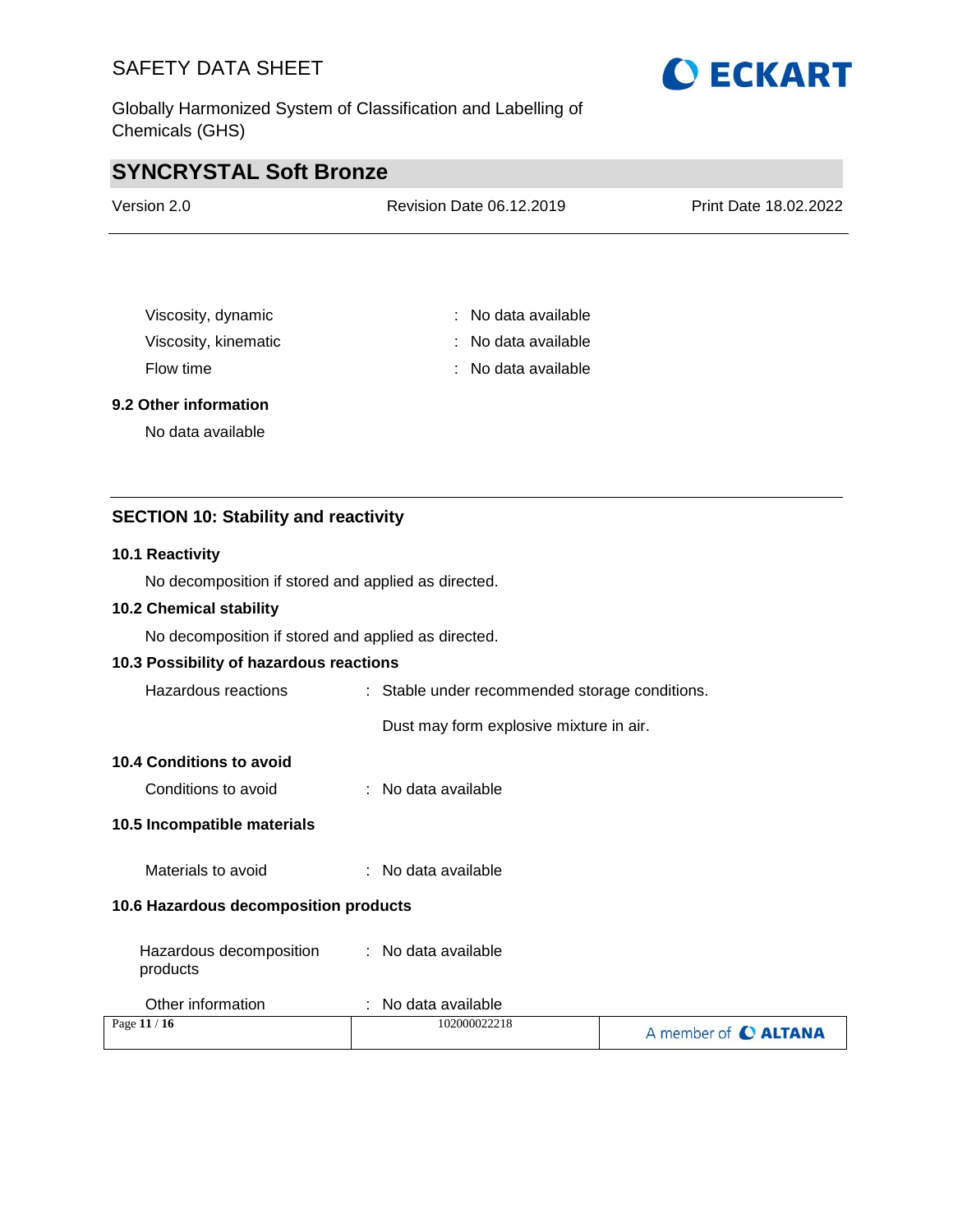Globally Harmonized System of Classification and Labelling of Chemicals (GHS)

# **SYNCRYSTAL Soft Bronze**

Version 2.0 Revision Date 06.12.2019 Print Date 18.02.2022

# **SECTION 11: Toxicological information**

### **11.1 Information on toxicological effects**

### **Acute toxicity**

No data available

#### **Skin corrosion/irritation**

No data available

### **Serious eye damage/eye irritation**

No data available

### **Respiratory or skin sensitisation**

No data available

### **Carcinogenicity**

No data available

## **Toxicity to reproduction/fertility**

No data available

### **Reprod.Tox./Development/Teratogenicity**

No data available

### **STOT - single exposure**

No data available

### **STOT - repeated exposure**

| Page $12/16$ | 102000022218 | A member of C ALTANA |
|--------------|--------------|----------------------|
|--------------|--------------|----------------------|

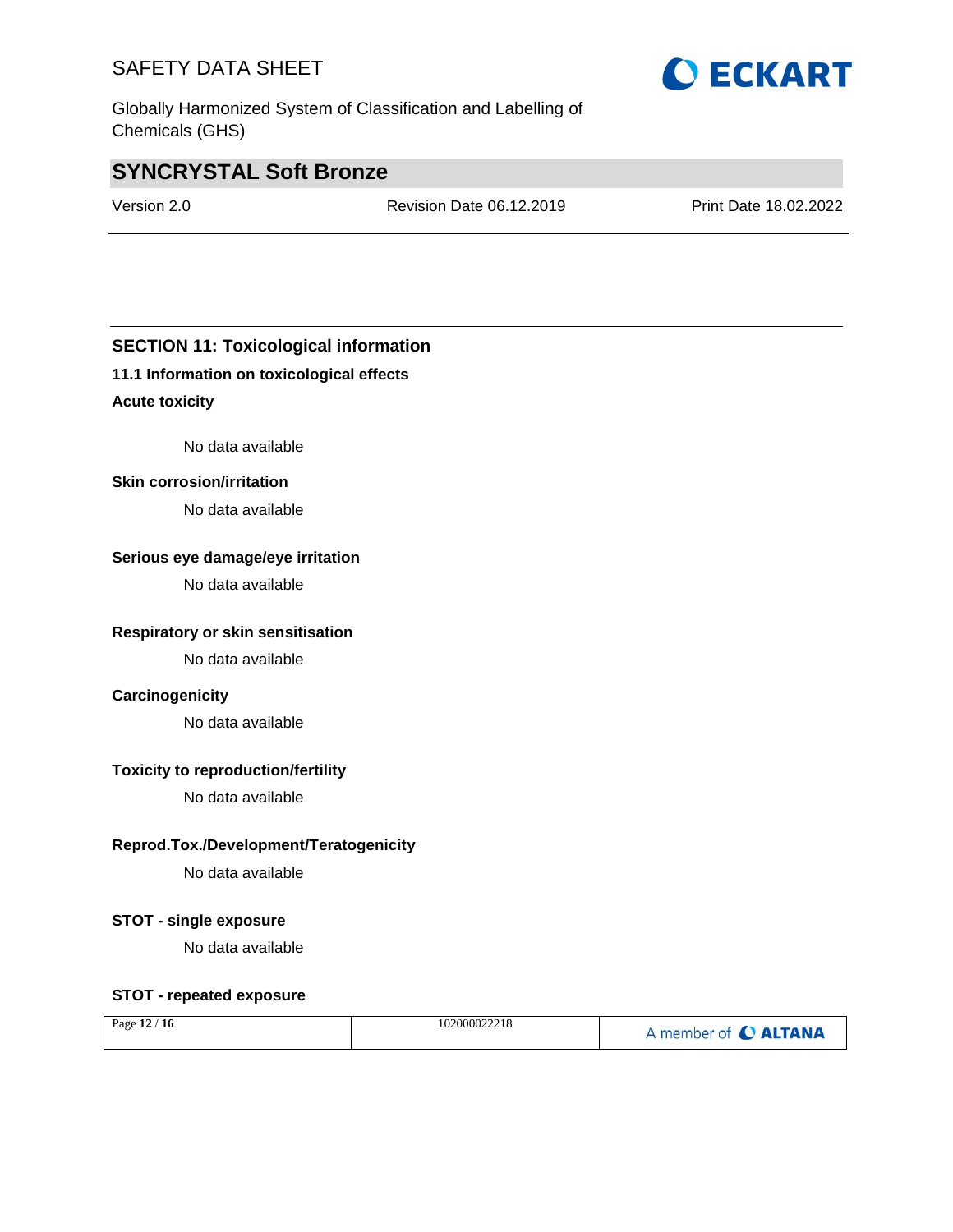Globally Harmonized System of Classification and Labelling of Chemicals (GHS)

# **SYNCRYSTAL Soft Bronze**

Version 2.0 Revision Date 06.12.2019 Print Date 18.02.2022

No data available

### **Aspiration toxicity**

No data available

## **Further information**

### **Product**

No data available

## **SECTION 12: Ecological information**

#### **12.1 Toxicity**

No data available

### **12.2 Persistence and degradability**

No data available

### **12.3 Bioaccumulative potential**

No data available

#### **12.4 Mobility in soil**

No data available

### **12.5 Results of PBT and vPvB assessment**

No data available

| Page 13 / 16 | 102000022218 | A member of C ALTANA |
|--------------|--------------|----------------------|
|--------------|--------------|----------------------|

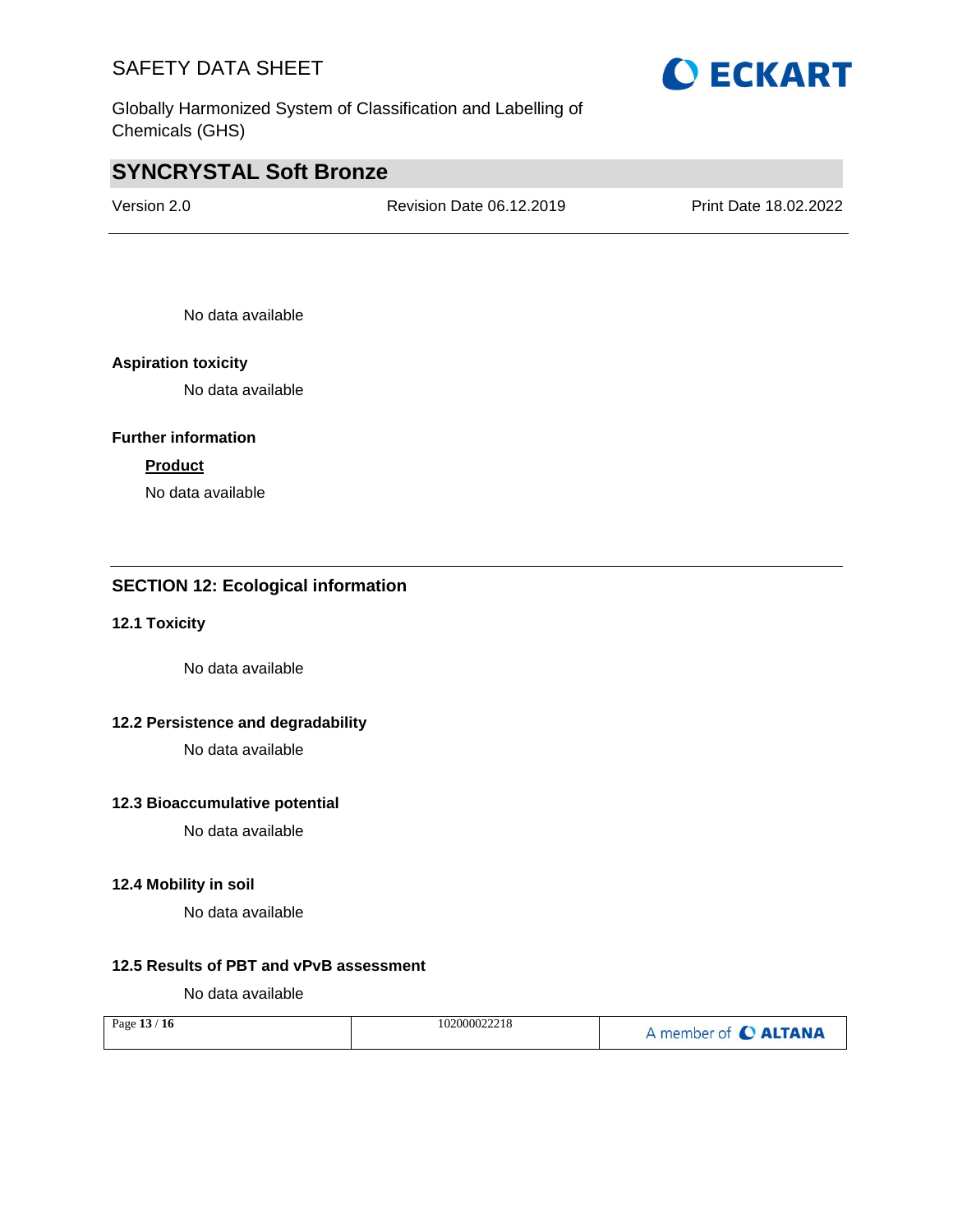Globally Harmonized System of Classification and Labelling of Chemicals (GHS)



# **SYNCRYSTAL Soft Bronze**

Version 2.0 Revision Date 06.12.2019 Print Date 18.02.2022

### **12.6 Other adverse effects**

### **Product:**

Additional ecological information : No data available

# **SECTION 13: Disposal considerations**

### **13.1 Waste treatment methods**

| Product                | : In accordance with local and national regulations.                                                                                                      |
|------------------------|-----------------------------------------------------------------------------------------------------------------------------------------------------------|
| Contaminated packaging | : Empty containers should be taken to an approved waste<br>handling site for recycling or disposal.<br>In accordance with local and national regulations. |

### **SECTION 14: Transport information**

- **14.1 UN number**
- **14.2 Proper shipping name**
- **14.3 Transport hazard class**
- **14.4 Packing group**
- **14.5 Environmental hazards**

### **14.6 Special precautions for user**

| Page 14 / 16 | 102000022218 | A member of C ALTANA |
|--------------|--------------|----------------------|
|              |              |                      |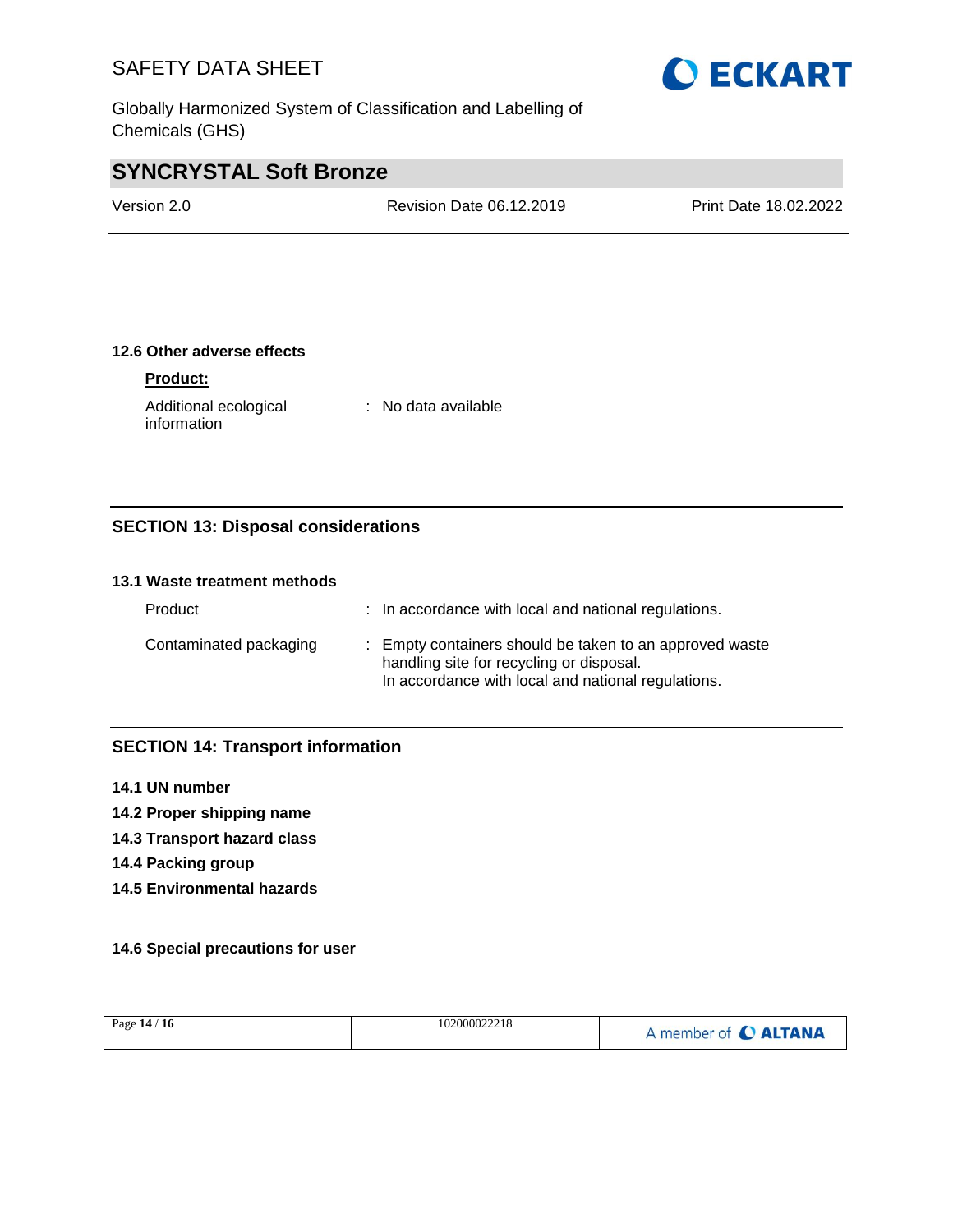Globally Harmonized System of Classification and Labelling of Chemicals (GHS)



# **SYNCRYSTAL Soft Bronze**

Version 2.0 Revision Date 06.12.2019 Print Date 18.02.2022

Not classified as dangerous in the meaning of transport regulations.

### **14.7 Transport in bulk according to Annex II of MARPOL 73/78 and the IBC Code**

No data available

### **SECTION 15: Regulatory information**

### **15.1 Safety, health and environmental regulations/legislation specific for the substance or mixture**

REACH - Candidate List of Substances of Very High Concern for Authorisation (Article 59). : Not applicable

#### **15.2 Chemical safety assessment**

No data available

### **SECTION 16: Other information**

The information provided in this Safety Data Sheet is correct to the best of our knowledge, information and belief at the date of its publication. The information given is designed only as a guidance for safe handling, use, processing, storage, transportation, disposal and release and is not to be considered a warranty or quality specification. The information relates only to the specific material designated and may not be valid for such material used in combination with any other materials or in any process, unless specified in the text.

|--|